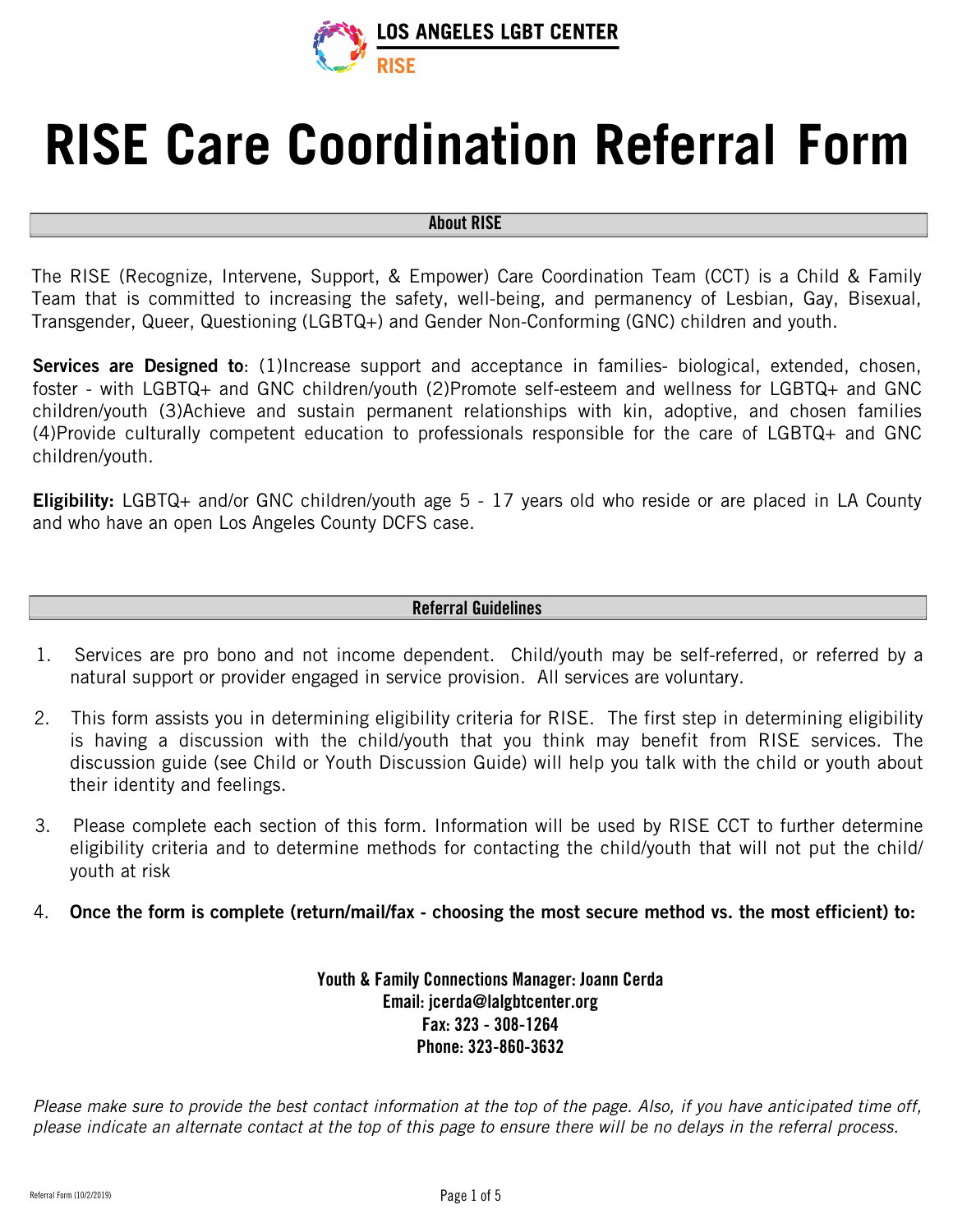

#### Child/Youth Discussion Guide

### If the child/youth has previously talked to you about their gender identity, gender non-conforming behavior, and/or questions they have had about LGBQ+ romantic attraction, use these prompts:

"Thank you for sharing your feelings with me. By sharing, you have helped me to look for services that will best support you. There is a program called RISE, which may help you further explore or answer questions you have about your identity. I'd like to share your information with the program staff. All of your sexual orientation, gender identity, and gender expression (SOGIE) information will be kept confidential between myself and the team. Would that be okay?"

If another person (e.g. child's attorney, child's caretaker, group home staff) has disclosed that the child/youth is displaying gender non-conforming behavior or is questioning their sexual orientation, gender identity, and gender expression (SOGIE) you can use these prompts to explore the child/youth's feelings:

#### Gender Non-Conforming:

"Some children/youth like to wear clothes, play with toys, and/or participate in activities that other people say are for \_\_\_\_\_\_ (another gender identity). Do you like to do some of these things? Do others (adults and/or children/youth) make you feel bad or tell you it's wrong to do these things?"

#### Questioning or out as LGBQ+:

"As you grow older, you may start to have crushes on other people. Sometimes people are attracted to people of another gender (e.g. girls + boys), other times they have crushes on people like them (e.g. boys + boys, girls + girls, etc.). People may even have crushes on different people (e.g. boy + girls and boys), and sometimes we may not be sure who we might have crushes on if they are like us. It can be hard to talk about, because we're usually taught that boys are only supposed to like girls, and girls are only supposed to like boys. I was wondering if you've ever felt like you've had a crush on another \_\_\_\_\_?"

#### Questioning or out as transgender:

"As we grow older, we start to have a better sense of who we are in lots of different ways. For example, we start to understand if we are a boy, a girl, or something else. It can be hard to talk about, because we're usually taught that we're either a boy or a girl, and that that is based on the body we have. When you think about who you are, have you felt like you're not a (boy/girl)?

#### [Child/youth confirms whether or not the question(s) apply. If there is any affirmative answer, verbal or non- verbal, proceed.]

"Thank you for sharing that with me, I know that it may have been hard for you to talk to me about this. As someone who cares about you, I am here to find the support that you need. There is a program called RISE, which may help you further explore or answer questions you have about your identity. I'd like to share your information with the program staff. All of your sexual orientation, gender identity, and gender expression (SOGIE) information will be kept confidential between myself and the team. Would that be okay?"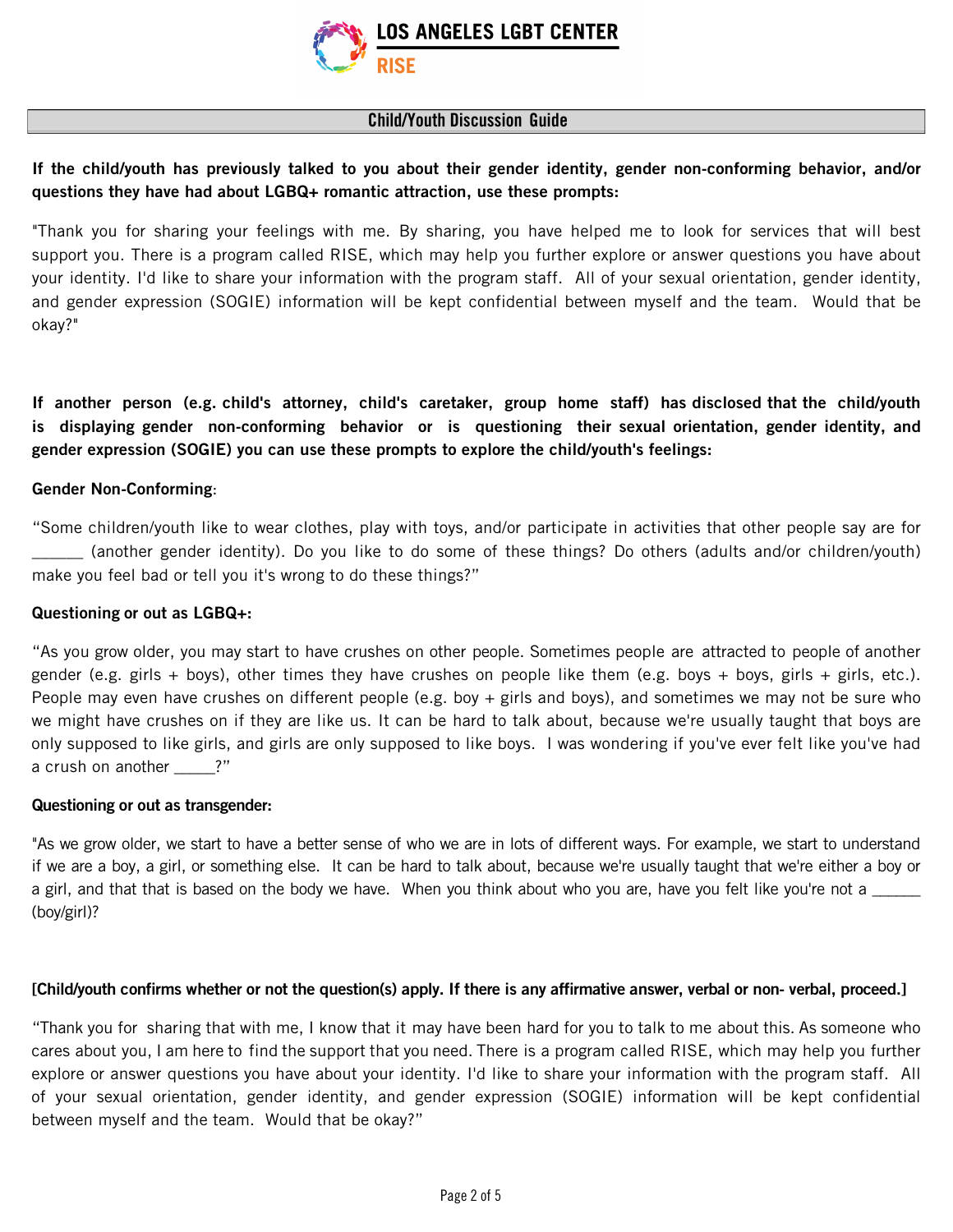

## **Care Coordination Team Referral Form**

| <b>CWS/CMS CASE ID:</b><br><b>CWS/CMS Child ID:</b><br><b>Referral Date:</b>                                                                                                                                              |
|---------------------------------------------------------------------------------------------------------------------------------------------------------------------------------------------------------------------------|
| <b>Client Information</b>                                                                                                                                                                                                 |
| <b>First Name:</b><br>Last Name:<br>MI:                                                                                                                                                                                   |
| <b>Preferred Name:</b><br>Date of Birth:                                                                                                                                                                                  |
| The following SOGIE demographics are based on the client's disclosure not the referrer's interpretation<br><b>Legal/Assigned Sex:</b>                                                                                     |
| <b>Gender Identity:</b><br>Is the child/youth transgender?<br>Select all that apply<br>Female<br>Male<br>Boy<br>Other:<br>Genderqueer<br>Unsure<br>Girl<br><b>Unsure</b><br>Yes<br>No<br>Non-binary                       |
| <b>Gender Expression:</b><br>Masculine<br>Feminine<br>Androgynous<br>Other:<br><b>Unsure</b><br>check all that apply                                                                                                      |
| Is the child/youth gender non-conforming?<br>No<br> Yes<br>Unsure                                                                                                                                                         |
| <b>Sexual Orientation:</b><br>Select all that apply<br>Straight<br>Other:<br>Bisexual<br>Questioning<br>Queer<br>Gay<br>Lesbian                                                                                           |
| Race/Ethnicity:<br>Select all that apply                                                                                                                                                                                  |
| Asian or PacificIslander<br>American Indian or Alaska Native<br><b>Black/African American</b><br>White<br>Other:<br>Hispanic/Latinx (non-white)                                                                           |
| <b>Youth Primary Language:</b><br><b>Caregiver Primary Language:</b>                                                                                                                                                      |
| <b>Youth Secondary Language:</b><br><b>Caregiver Secondary Language:</b>                                                                                                                                                  |
| <b>Current Placement Information</b>                                                                                                                                                                                      |
| <b>Current Placement Setting:</b><br>Home of Parent<br>Probation placement<br>Other:<br><b>Relative Care</b><br>Legal Guardian<br><b>Adoptive Home</b><br>FFA<br>Residential or Group Home<br><b>Resource Family Home</b> |
| <b>Primary Contact:</b><br><b>Facility Name:</b>                                                                                                                                                                          |
| Address:<br>Relationship:                                                                                                                                                                                                 |
| City:<br>Zip Code:<br>State:                                                                                                                                                                                              |
| Fax:<br>Phone:<br><b>Cell Phone:</b>                                                                                                                                                                                      |
| Unsure<br>Yes<br>No<br>Is there a caregiver who is aware of the child's/youth's LGBTQ+ identity?                                                                                                                          |
| If yes, please list name(s):                                                                                                                                                                                              |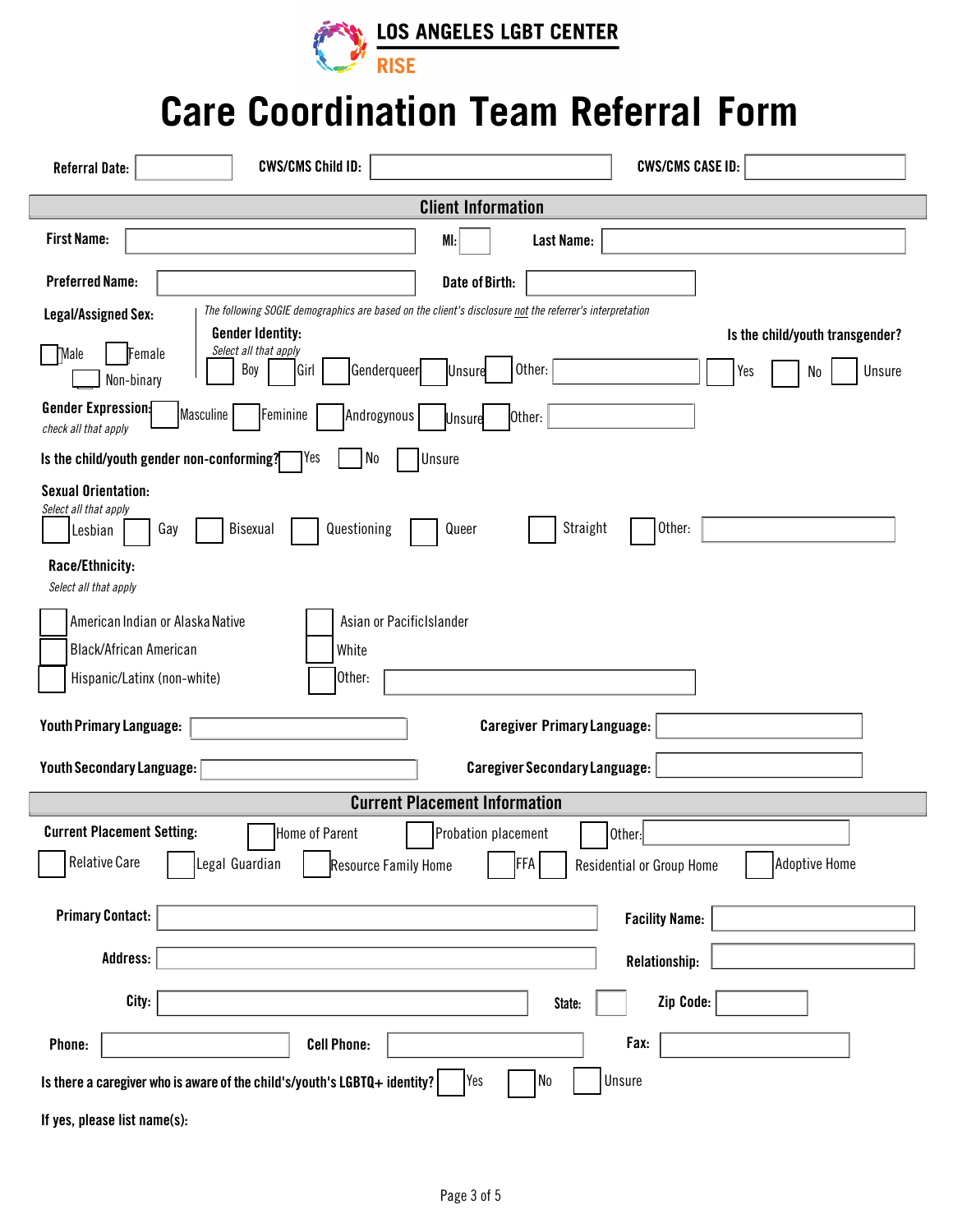

|                                          |                                           | Is the child/youth in a Community Treatment Facility (Level 14+), residential treatment, or other locked facility?<br>If yes, are there plans to move to a lower level of care in the next 30 days? |                            | Yes                                                | ${\sf No}$                |         | N <sub>0</sub><br>Yes                                                                                                                               |
|------------------------------------------|-------------------------------------------|-----------------------------------------------------------------------------------------------------------------------------------------------------------------------------------------------------|----------------------------|----------------------------------------------------|---------------------------|---------|-----------------------------------------------------------------------------------------------------------------------------------------------------|
| Is the case post disposition?            | Yes                                       | N <sub>0</sub>                                                                                                                                                                                      | <b>Family Maintenance</b>  |                                                    | Family Reunification (FR) |         | Permanency Planning (PP)                                                                                                                            |
|                                          | <b>Voluntary Family Maintenance (VFM)</b> |                                                                                                                                                                                                     |                            | <b>Voluntary Family Reunification (VFR)</b>        |                           |         |                                                                                                                                                     |
| What is the current permanency plan?     |                                           |                                                                                                                                                                                                     |                            | Family Maintenance (At home of parent or guardian) |                           |         |                                                                                                                                                     |
| Reunification                            | Adoption                                  | Legal Guardianship                                                                                                                                                                                  |                            |                                                    |                           |         | Another Planned Permanent Living Arrangement (APPLA)                                                                                                |
| Description if APPLA:                    |                                           |                                                                                                                                                                                                     |                            |                                                    |                           |         |                                                                                                                                                     |
| <b>Parental Rights Status:</b>           |                                           | Parental rights in effect                                                                                                                                                                           | Parental rights terminated |                                                    |                           |         |                                                                                                                                                     |
|                                          |                                           |                                                                                                                                                                                                     |                            | <b>Biological Parent Information</b>               |                           |         |                                                                                                                                                     |
| Please provide contact info for parents: |                                           |                                                                                                                                                                                                     |                            |                                                    |                           |         |                                                                                                                                                     |
| Parent#1 Name:                           |                                           |                                                                                                                                                                                                     |                            | <b>Contact Phone:</b>                              |                           |         |                                                                                                                                                     |
| Address:                                 |                                           |                                                                                                                                                                                                     | City:                      |                                                    | State:                    | Zip:    |                                                                                                                                                     |
|                                          |                                           |                                                                                                                                                                                                     |                            |                                                    |                           |         |                                                                                                                                                     |
| Parent #2 Name:                          |                                           |                                                                                                                                                                                                     |                            | <b>Contact Phone:</b>                              |                           |         |                                                                                                                                                     |
| Address:                                 |                                           |                                                                                                                                                                                                     | City:                      |                                                    | State:                    | Zip:    |                                                                                                                                                     |
|                                          |                                           | Is there a parent who is aware of the child's/youth's LGBTQ+ identity?                                                                                                                              | Yes                        | No                                                 | Unsure                    |         |                                                                                                                                                     |
| If yes, please list names:               |                                           |                                                                                                                                                                                                     |                            |                                                    |                           |         |                                                                                                                                                     |
|                                          |                                           |                                                                                                                                                                                                     |                            | <b>Referral Information</b>                        |                           |         |                                                                                                                                                     |
| Reason(s) for Referral:                  |                                           |                                                                                                                                                                                                     |                            |                                                    |                           |         |                                                                                                                                                     |
| health symptoms?                         | Yes<br>${\sf No}$                         |                                                                                                                                                                                                     |                            |                                                    |                           |         | Do you have any concerns about the child/youth's ability to participate in this project due to functional impairment, behavioral problems or mental |
| If yes, please explain<br>briefly:       |                                           |                                                                                                                                                                                                     |                            |                                                    |                           |         |                                                                                                                                                     |
| <b>DCFS Information</b>                  |                                           |                                                                                                                                                                                                     |                            |                                                    |                           |         |                                                                                                                                                     |
| <b>DCFS Office:</b>                      |                                           |                                                                                                                                                                                                     |                            |                                                    |                           |         |                                                                                                                                                     |
| <b>Office Address:</b>                   |                                           |                                                                                                                                                                                                     |                            |                                                    |                           |         |                                                                                                                                                     |
| City:                                    |                                           |                                                                                                                                                                                                     |                            | State:                                             | Zip:                      |         |                                                                                                                                                     |
| CSW:                                     |                                           |                                                                                                                                                                                                     | Phone:                     |                                                    |                           | E-mail: |                                                                                                                                                     |
| <b>Adoption Worker:</b>                  |                                           |                                                                                                                                                                                                     | Phone:                     |                                                    |                           | E-mail: |                                                                                                                                                     |